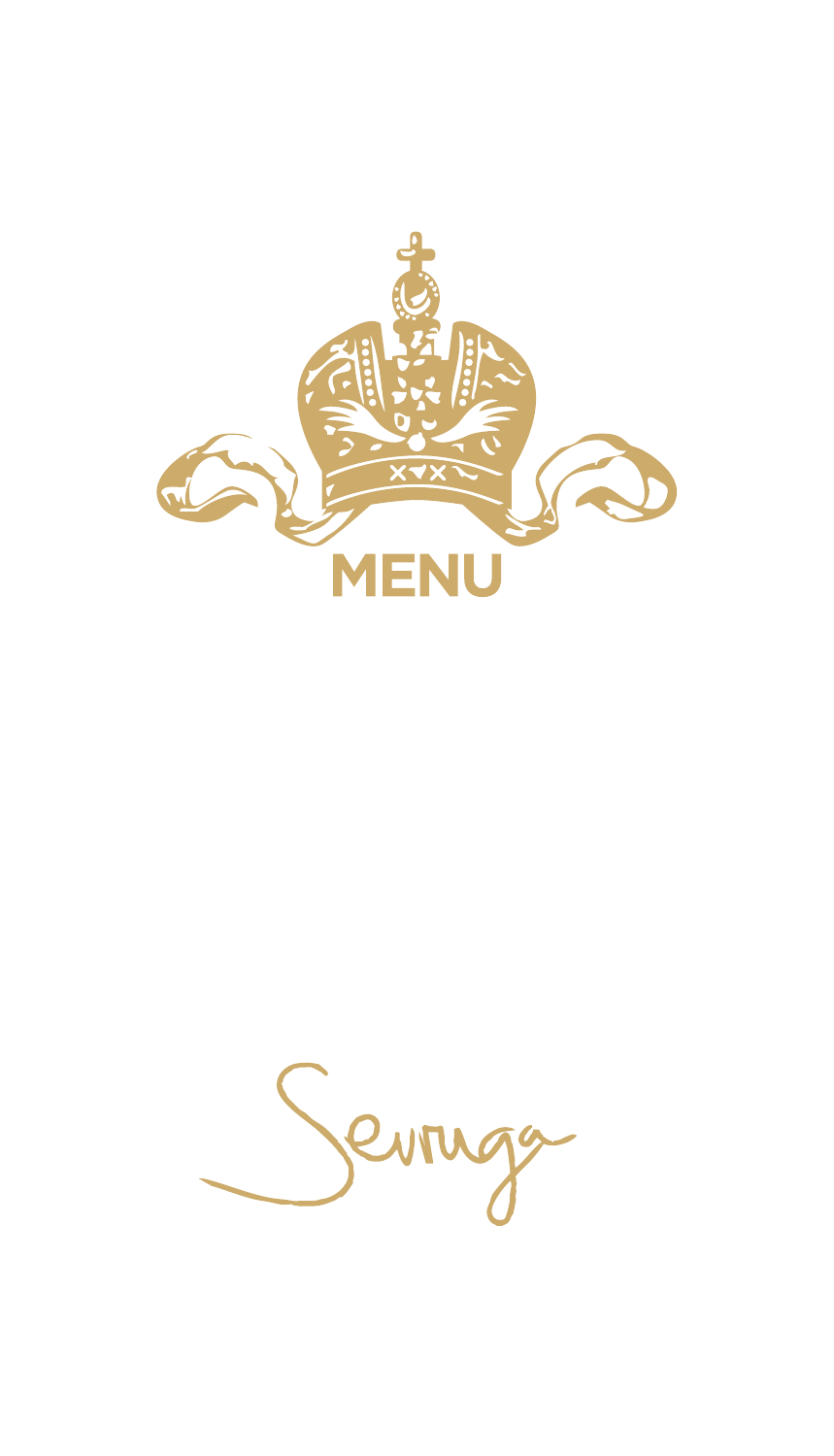

# FIRST COURSE

### OYSTERS (ea)

| 32  | - Lemon, Tabasco                                                                   |
|-----|------------------------------------------------------------------------------------|
| 40  | - Tempura                                                                          |
| 48  | - Smoked Salmon, Crème fraiche, caviar                                             |
| 82  | <b>DUCK LIVER PATÉ</b> , apple chutney, bruschetta                                 |
| 84  | <b>TOMATO TARTE TATIN, mixed milk feta, balsamic reduction</b>                     |
| 86  | <b>GRILLED BABY CALAMARI, mint, lime, chilli</b>                                   |
| 78  | <b>ARANCINI MOZZARELLA, truffle aioli</b>                                          |
| 145 | <b>CRAYFISH &amp; PRAWN TIAN, avocado, tomato salsa, baby leaves</b>               |
| 78  | <b>DOUBLE MILK FETA SALAD, fresh greens, pea shoots, herb dressing</b>             |
| 86  | <b>SPICED FRIED BABY CALAMARI</b> with pickled vegetable,<br>spicy peanut dressing |
| 92  | <b>BEEF CARPACCIO, basil pesto, frico cup</b>                                      |
| 85  | TRICOLOR SALAD, fior di latte, avocado, sun-ripened tomatoes                       |
| 85  | <b>QUINOA TABBOULEH, ras el hanout, seasonal vegetables</b>                        |
| 96  | <b>TUNA TARTARE, saffron aioli, miso toast</b>                                     |
| 96  | <b>OSTRICH CARPACCIO, balsamic reduction, parmesan</b>                             |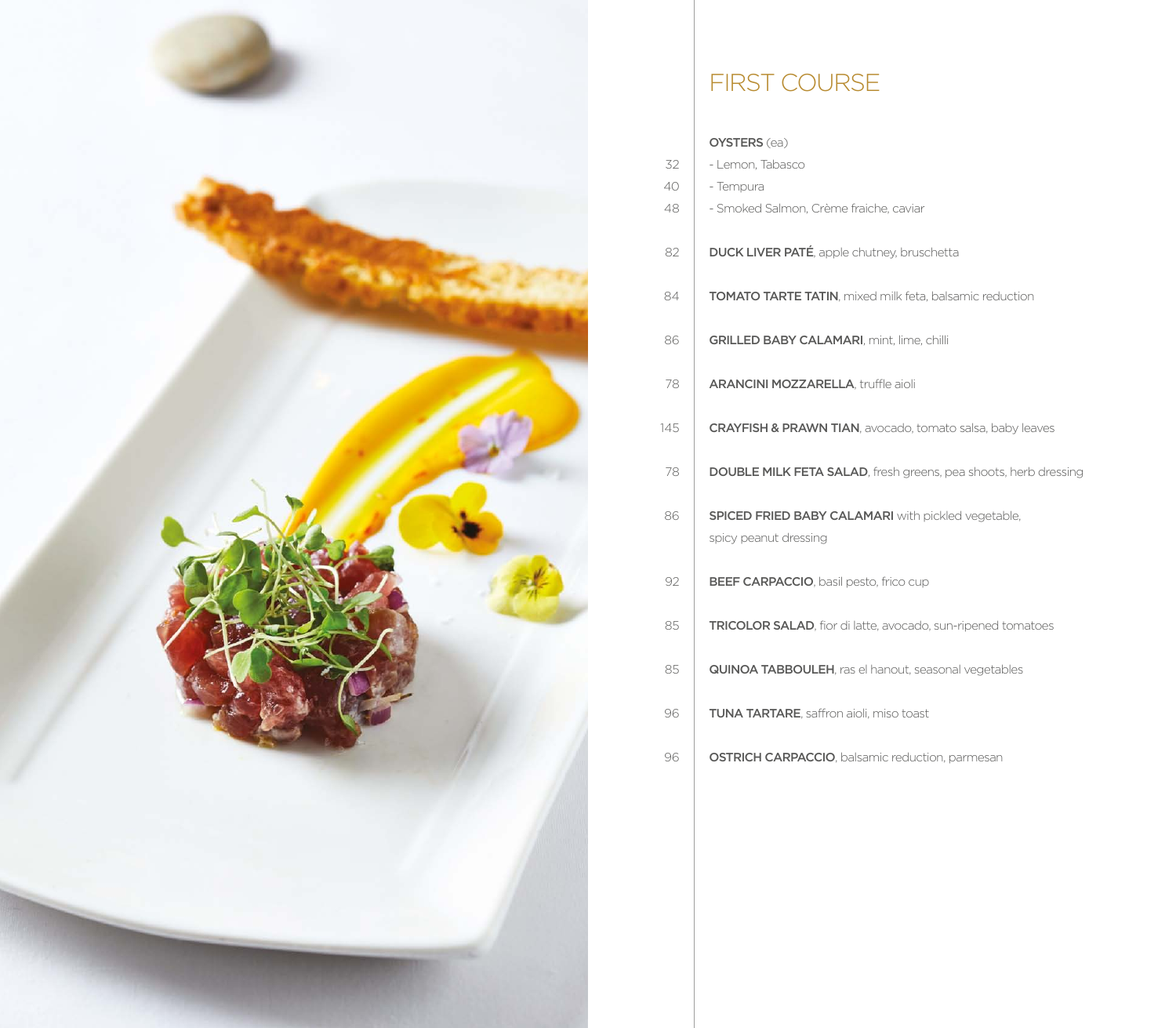

### **MAINS**

# **MEAT**

WE ARE PROUDLY USING SOUS VIDE GOURMET CULINARY technique, when cooking our meat and fish. Perfectly cooked. Incredible taste.

| 192 | <b>BEEF RIBS</b> , slow-braised, deboned, grilled with XO basting |
|-----|-------------------------------------------------------------------|
|     |                                                                   |

VENISON, cherry chutney, pommes purée 206

BEEF FILLET, pommes croquettes, onion chutney rock salt OR pepper-crusted OR XO basting/Chimichurri 185/210 190/215 195/220

- TRUFFLE FILLET, cannelloni, white truffle oil 295
- LAMB RACK, rosemary infused mashed potatoes, demi-glace 265
- LAMB LOIN, pea puree, portobello, duck liver pate 280
- SUGO DI SALSICCE, boerewors inspired Bolognese 118

# DUO'S

- FILLET AND PRAWN DUO, flame grilled fillet, 3 Argentinian Prawns, fries, onion rings 310
- ASIAN PRAWN CURRY, chicken, lemongrass, chilli, coriander, ginger, oyster sauce 195
- FILLET & CRAYFISH, fries, lime beurre blanc 380

### **POULTRY**

- **BUTTER CHICKEN CURRY, tomato & herb salsa, coriander** 145
- tandoori ostrich fillet, peach chutney, pommes puree 195
- Chicken Thai green curry, broccoli, asparagus, green beans, toasted coconut 145

## **VEGETARIAN**

- **POTATO GNOCCHI**, basil pesto creme, parmesan 145
	- **THAI GREEN CURRY**, tender-stem broccoli, asparagus, green beans, toasted coconut

**SIDES** 27

120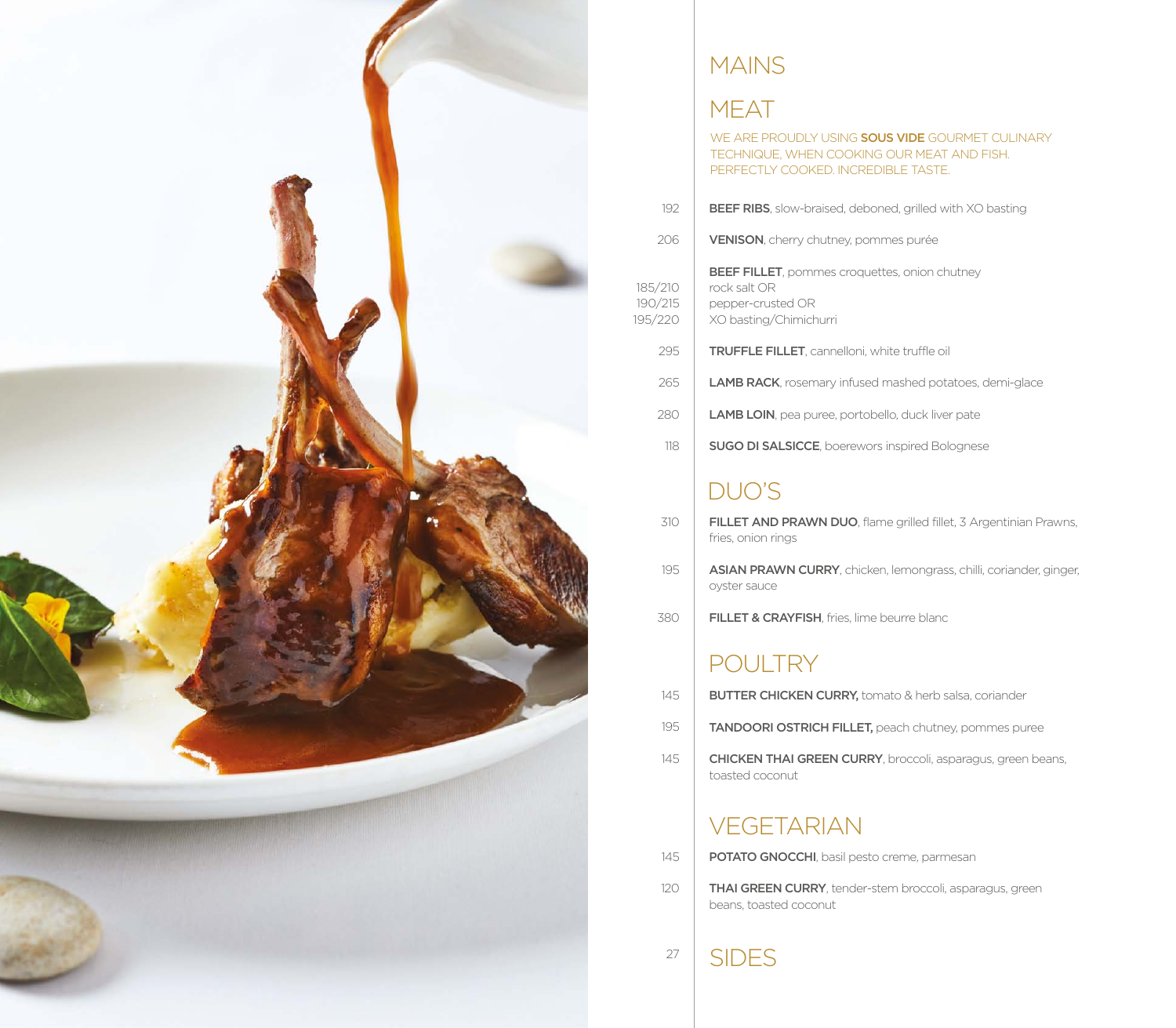

# **MAINS**

# SEAFOOD

| 180  | <b>LINEFISH</b> , grilled, lime beurre blanc, crushed potatoes,<br>(subject to availability) |
|------|----------------------------------------------------------------------------------------------|
| 205  | <b>SALMON VOL AU VENT</b> , buttered spinach, lime beurre blanc                              |
| 330  | KINGKLIP & LANGOUSTINE, pommes puree, tarragon butter                                        |
| 190  | GRILLED KINGKLIP, pommes puree, tomato & onion salsa,<br>lime beurre blanc                   |
| 185  | <b>BABY CALAMARI, mint, lime, chilli</b>                                                     |
| 245  | NORWEGIAN SALMON, pan-fried to order, seasonal vegetables,<br>grapefruit beurre blanc        |
| 235  | <b>SESAME SEARED TUNA STEAK, pan-fried Asian vegetables,</b><br>balsamic reduction           |
| 460  | <b>SEAFOOD &amp; CRUSTACEAN PLATE for one</b>                                                |
| 1750 | THE ULTIMATE PLATE                                                                           |
| 260  | PRAWN AND PASTA, 5 Argentinian prawns, creamy garlic sauce                                   |
|      | IN THE SHELL:                                                                                |
| SQ   | <b>CRAYFISH</b> (ea)                                                                         |
| 155  | <b>LANGOUSTINE</b> (ea)                                                                      |
| 190  | <b>TIGER GIANT PRAWN</b> (ea)                                                                |

Argentinian prawn (ea) 45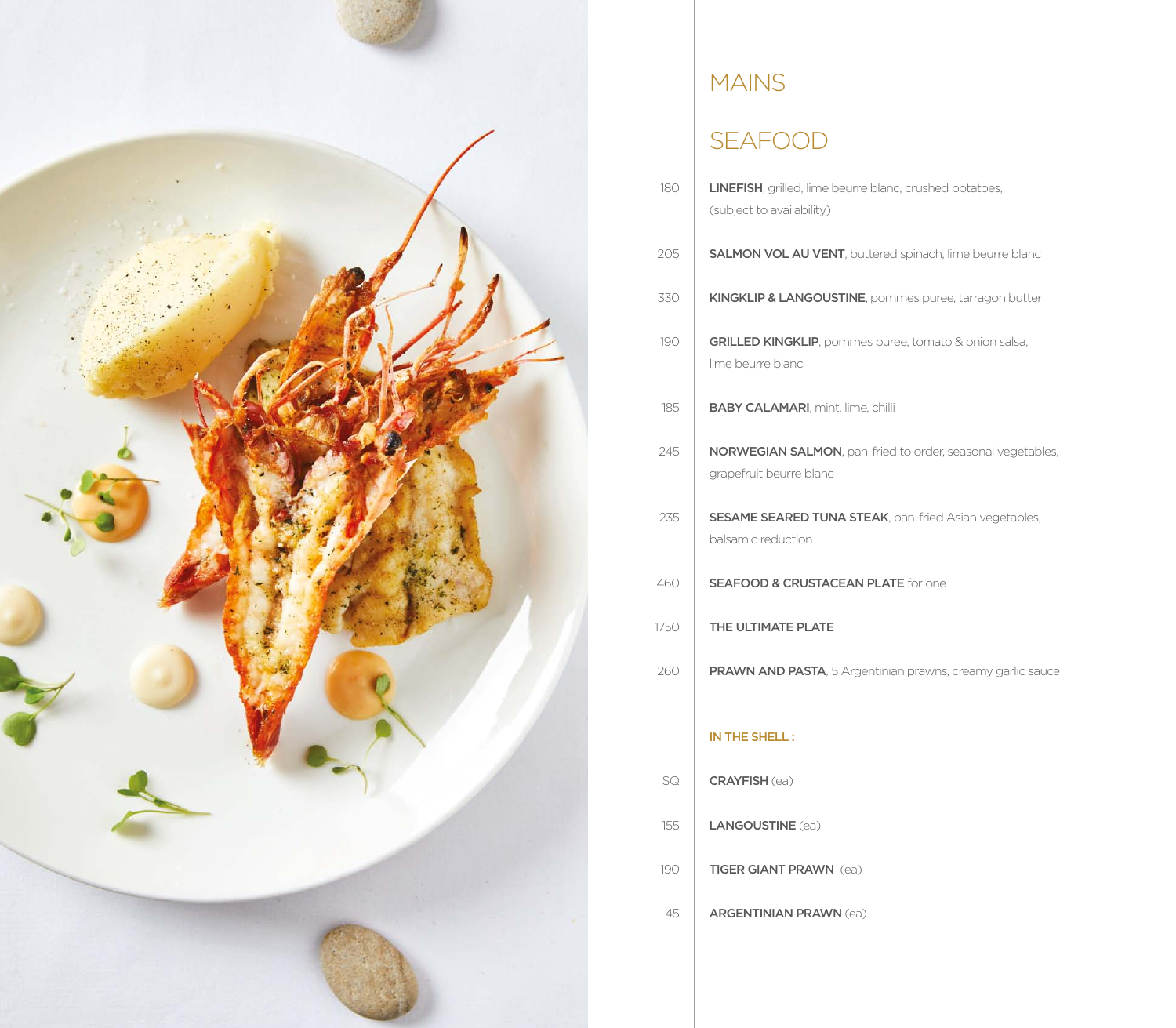

### Dim Sum

DIM SUM is very delicate and has to be served piping hot. Our Dim Sum Kitchen makes sure to send the Dim Sum as soon as they have reached the perfect temperature, straight out of the steamer. For this reason your Dim Sum will arrive when ready, not necessarily with our sushi and a la carte kitchen.

#### DEEP-FRIED CHA SIU BAAU

| Deep fried buns (3 pieces) |  |  |
|----------------------------|--|--|
| Kingklip, chilli, ginger   |  |  |
| Lamb, XO sauce             |  |  |
| Spinach, mushroom, chilli  |  |  |
|                            |  |  |

#### DEEP-FRIED WONTONS

(4 pieces) Prawns, coriander Chicken & mushroom

74 58

54

- Beef, coriander, ginger 62
- Kingklip, chilli, ginger, coriander 54

#### CHA SIU BAAU

Steamed buns (3 pieces)

- Spinach, mushroom, chilli 56
- Chicken, chilli, ginger, coriander 52
- Duck, honey, ginger 62
- Lamb and XO sauce 54
- Kingklip, chilli, ginger, coriander 54

#### POT STICKERS

Pan-fried dumpling (3 pieces) Beef, coriander, ginger

- Duck, honey, ginger 62
- Lamb and XO sauce 54
- Spicy peanut, chicken, coriander 52

#### JAPANES SHOKUJI

- Prawn tempura (6) 120
- Edamame beans 66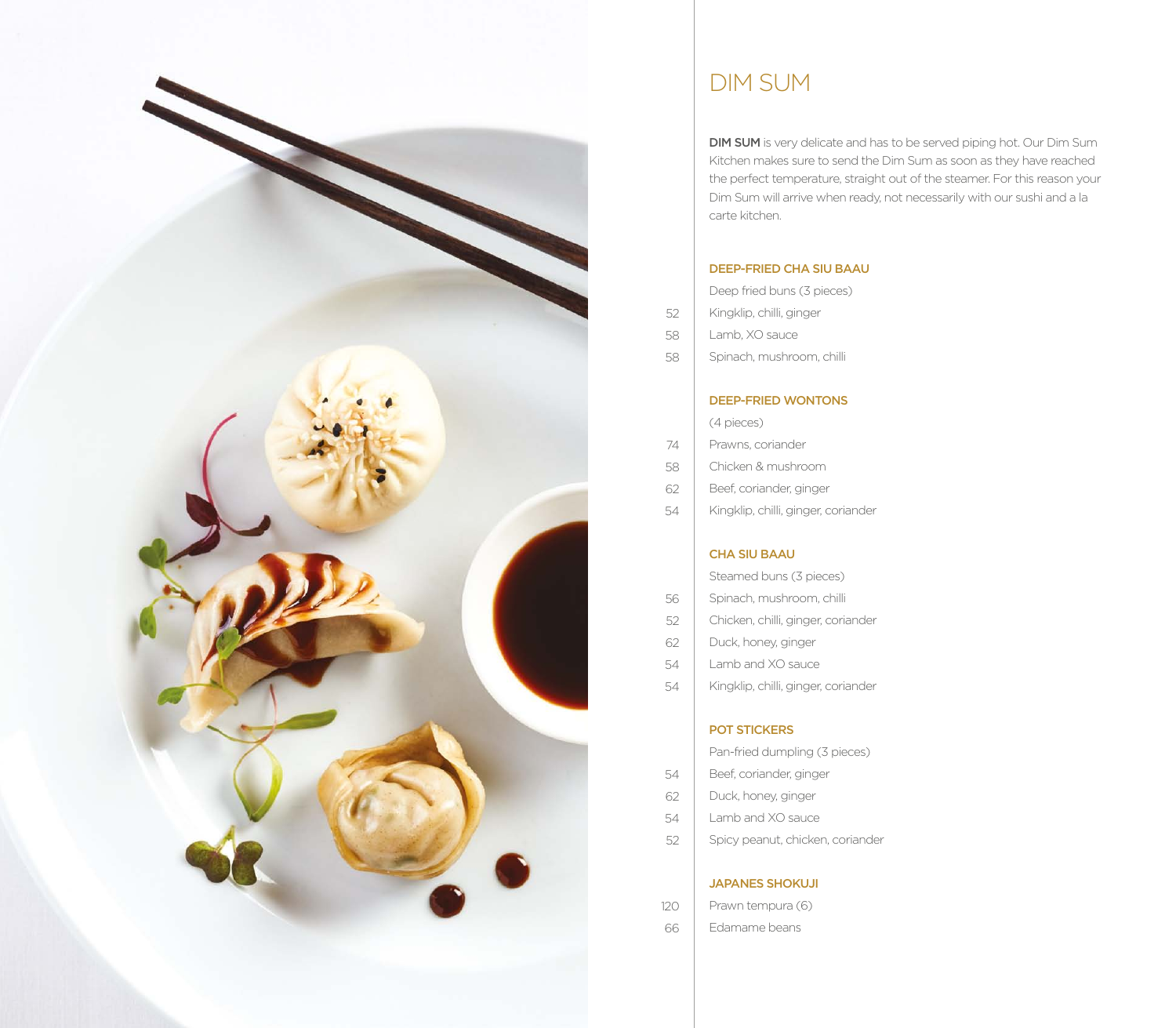

### Sushi special

### **Elite SUSHI**

- 160 **TOKYO RAINBOW ROLL** (8) Salmon, cream cheese, avo roll, topped with tuna and caviar
- 128 PRAWN SURPRISE (8) Salmon avocado roll, wrapped in salmon, topped with tempura prawns, spring onion & caviar. Served with sweet chilli mayo.
- 120 SESAME CRUSTED TUNA (6) Fresh greens, avocado, seared tuna topped with caviar & roasted sesame seeds. Served with sweet soya.
- 104 VEGETARIAN BAMBOO ROLL (4) Assorted vegetables wrapped in cucumber.
- 122 Spicy Prawn Reloaded Roll (8) Tempura prawn, asparagus roll, topped with prawn & avo. Served with spicy wasabi mayo.
- 158 RAINBOW FORMULA ROLL (8) Salmon tuna California roll, topped with nuts, Japanese mayo, spring onion, caviar & roasted sesame seeds. Served with teriyaki sauce.

# Sushi plates

WE ARE PROUD TO STILL BE ABLE TO OFFER YOU THE FOLLOWING PRICES ALL DAY, EVERY DAY.

- **GREEN PLATE** Salmon California (4), tuna california (4), tuna crunch (4), rainbow rolls (4) Special: 175 Normal: 272
- WHITE PLATE Salmon Roses (4), California rolls (4), firecracker roll (8), Salmon and prawn nigiri (4) Special: 195 Normal: 378
	- **RED PLATE** Salmon roses (4), seared tuna, salmon and tuna sashimi (6), Rainbow rolls (6), california rolls (4)
- **BLACK PLATE** Salmon roses (4), seared tuna, salmon and tuna sashimi (6), Rainbow rolls (6), california rolls (4), tuna and salmon nigiri (6) Special: 235 Normal: 560
- Special: 280 Normal: 440
- "THE SEVRUGA" PLATE Prawn surprise (2), Rainbow formula reloaded (2), Bam Bam Roll (2), salmon, tuna and seared tuna sashimi (3) *Served with a glass of MUMM champagne*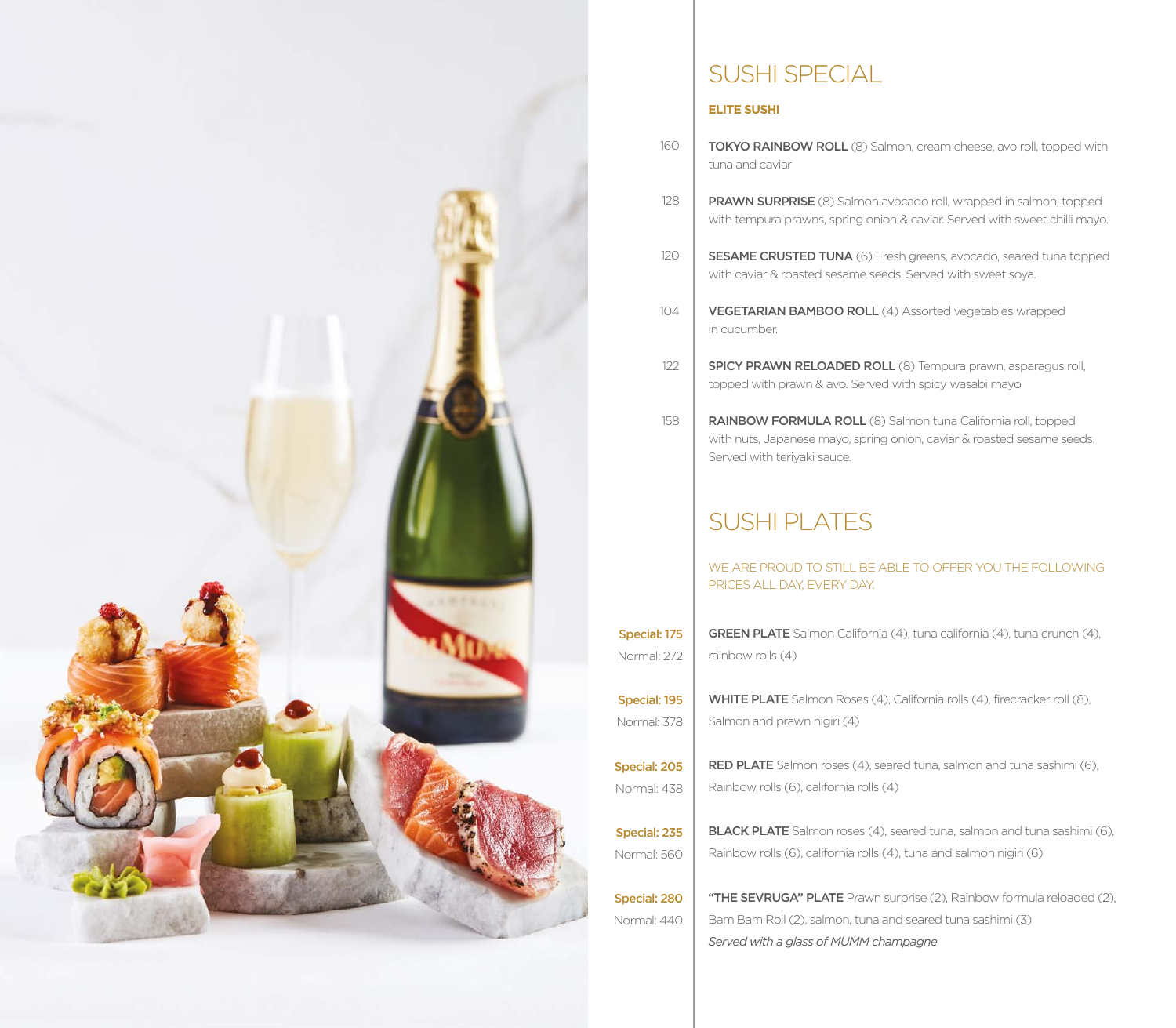

# Sushi special

### **SEVRUGA FUSION SUSHI**

- VOLCANO ROLL (6) Tempura Salmon, avocado, spicy creamy prawn, cucumber on the outside, chilli bean sauce
- RAINBOW ROLLS (4) 98

145

- SALMON ROSES (4) 98
- SNOW DRAGON ROLL (8), Tempura prawn california, wrapped in salmon & tuna, topped with creamy crab salad. 156
- BAM BAM ROLL (6), Tempura Prawn, avo, chilli bean mayo, sesame seeds, cucumber on the outside 122
- **TEMPURA TUNA ON TOP** (8), Seared tuna california, topped with spicy tempura tuna, teriyaki mayo, spring onion 128
- FIRECRACKER ROLLS (8), Tempura tuna, avocado, mayo, sesame seeds 104
- **CREAMY PRAWN SALMON ROSES** (4), Salmon, creamy seven spice prawn, caviar 108
- CARIN'S ROLL (8), Prawn tempura, creamy seven spice prawn, spring onion, teriyaki glaze 138
- TUNA CRUNCH (8), Tuna tempura, cream cheese, rolled, tempered again, mayo, sweet chilli sauce 118
- WASABI STACK (8), Layered salmon, rice, wasabi coated nori, mayo, sesame seeds 116

#### **RICE FREE SUSHI**

- VOLCANO ROLL (6), salmon, avocado, steamed prawn, cucumber on the outside, chilli bean sauce 135
- BAM BAM ROLL (6), steamed prawn, avocado, seared tuna, sesame seeds, teriyaki mayo 128
- RED ROOF ROLL (8), avocado, pickled vegetables, mayo, wrapped in seared tuna 125
- SALMON ROSES (4) 122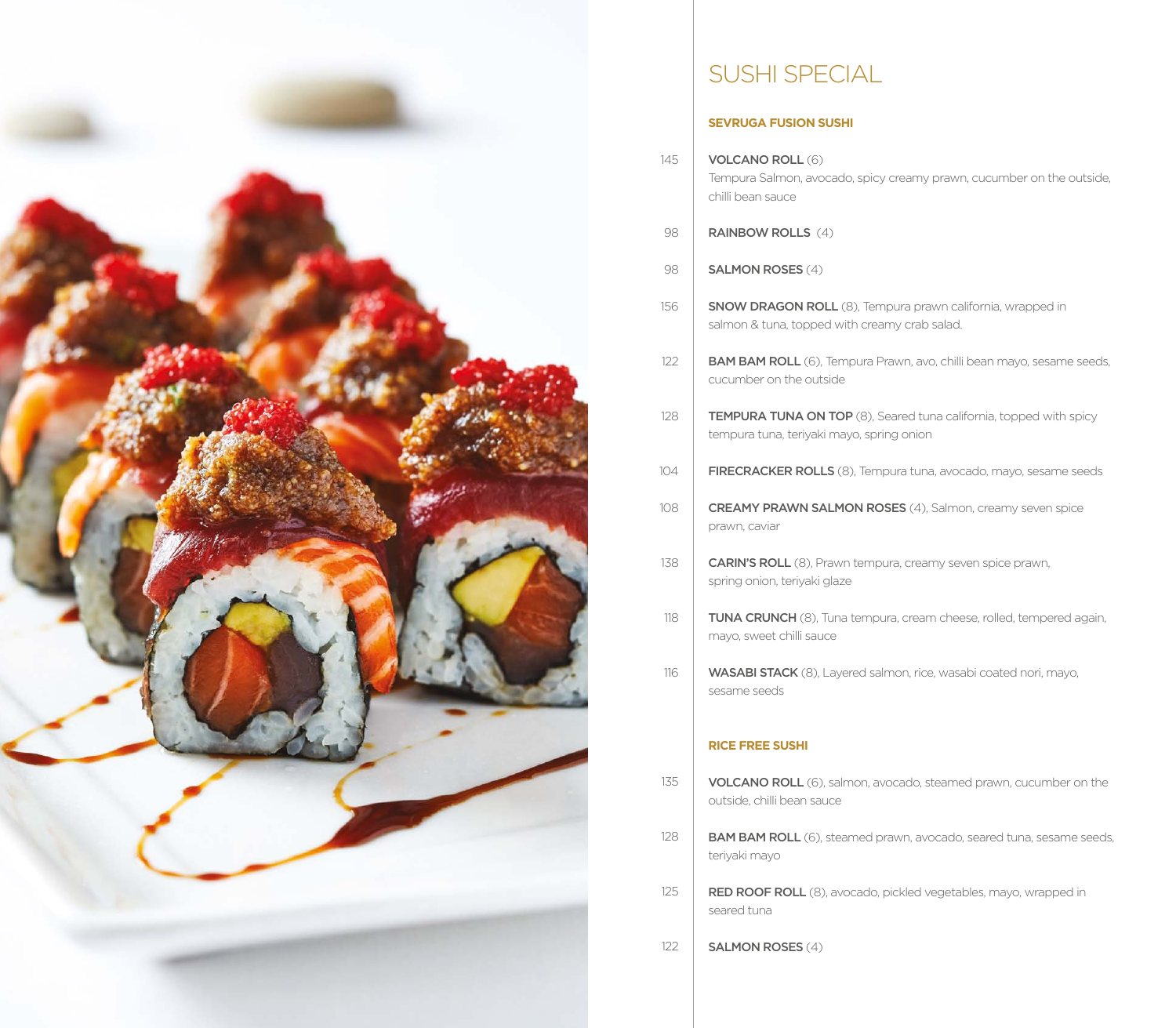

# **SUSHI**

#### SALADS

| 116 | Seared tuna             |
|-----|-------------------------|
| 60  | Crab                    |
| 190 | Sashimi                 |
| 134 | Prawn                   |
|     |                         |
|     | <b>CALIFORNIA ROLLS</b> |
|     | (8 pieces)              |
| 98  | Prawn                   |
| 98  | Tuna                    |
| 120 | Salmon                  |
| 98  | Spicy tuna              |
| 120 | Spicy salmon            |
| 68  | Crab                    |
| 68  | Vegetarian              |
|     |                         |

### FASHION SANDWICHES

|     | (2 pieces) |
|-----|------------|
| 57  | Tuna       |
| 72  | Salmon     |
| 60  | Prawn      |
| 56  | Crabstick  |
| 50) | Vegetarian |

### NIGIRI

|    | (2 pieces) |
|----|------------|
| 64 | Tuna       |
| 76 | Salmon     |
| 68 | Prawn      |
| 58 | Bean curd  |

### MAKI

(4 pieces) Prawn Tuna Avo Salmon 62 72

60 40

Cucumber 40

### HAND ROLLS

(1 piece) Prawn Tuna Spicy tuna Spicy salmon Salmon Crab Vegetarian Seared tuna Seared salmon Tempura prawn

### SASHIMI

| (4 pieces)       |
|------------------|
| Tuna             |
| Salmon           |
| Seven spice tuna |
| Seared salmon    |
|                  |

### ASSORTED SASHIMI

9 Pieces 15 Pieces 175 250

### BEAN CURD

(2 pieces) Creamy prawn Vegetarian Salmon Seared tuna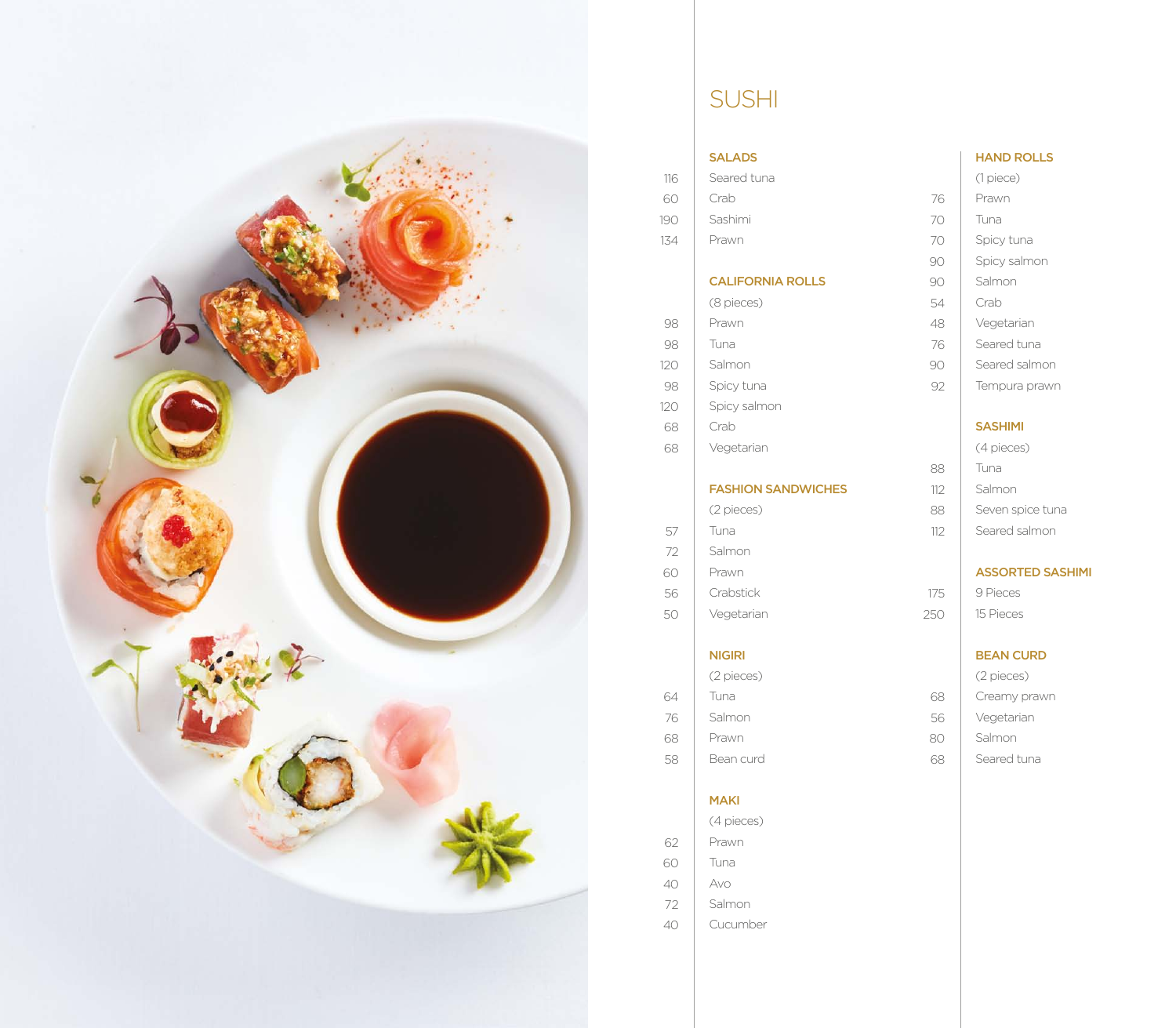

### **DESSERTS**

| 72 I | <b>VANILLA CRÉME BRÛLÉE, nut tuille</b> |  |  |  |
|------|-----------------------------------------|--|--|--|
|------|-----------------------------------------|--|--|--|

#### SELECTION OF ICE CREAM 75

- chocolate fondant, soft oozing centre, vanilla bean ice cream 78
- LEMON MERINGUE TARTE, vanilla bean ice cream 78

#### CRÉME CARAMEL MARTINI 56

- CHOCOLATE & HONEYCOMB SUNDAE, toasted nuts, biscotti, caramel sauce 72
- Key Lime pie, deconstructed 72
- Chocolate Marquise, rich dark chocolate mousse with caramel sauce 72
- CHEESE COURSE croquettes, panna cotta, grana padano tuille 150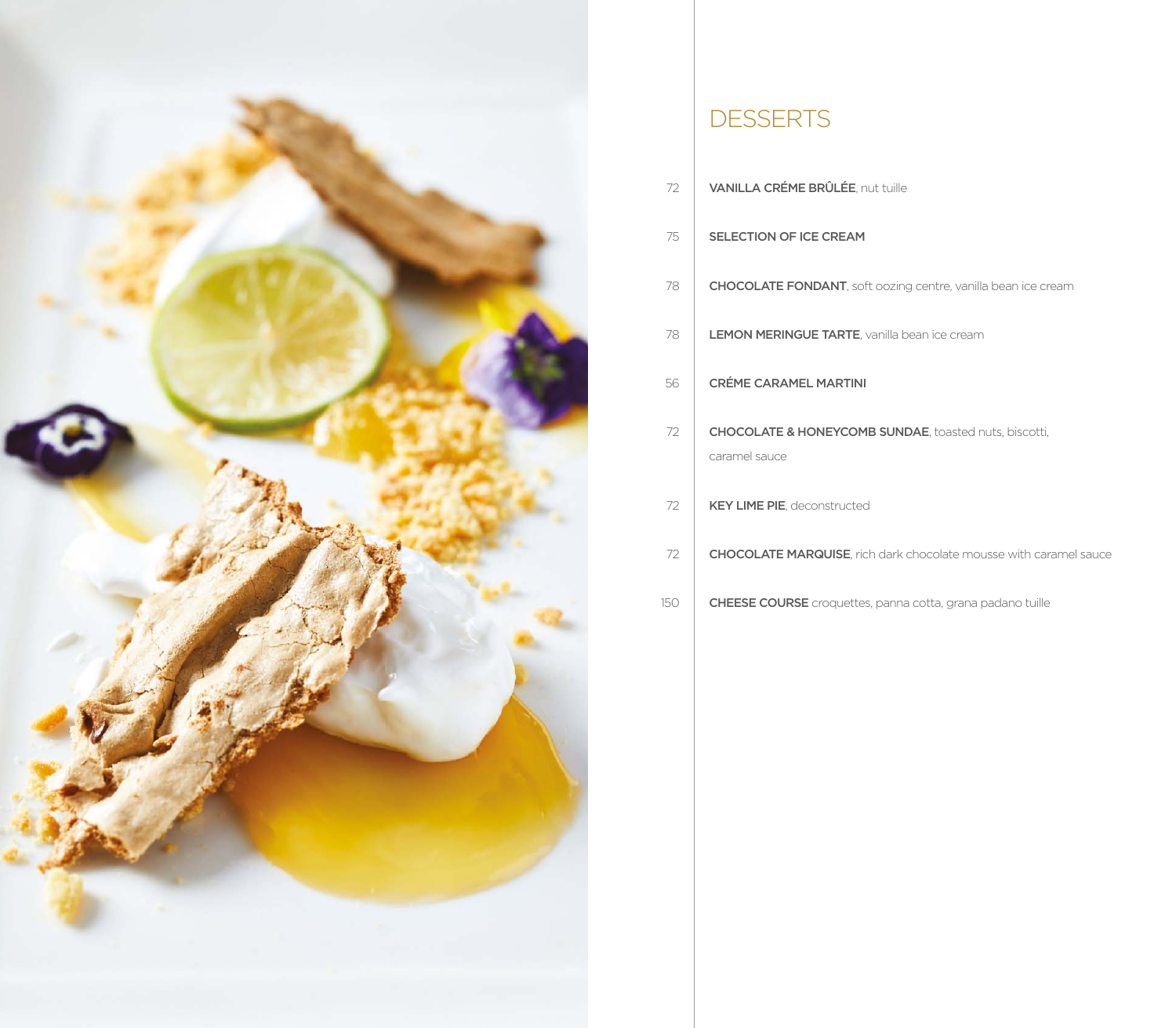### **COCKTAILS**

| 64  | <b>THE SEVRUGA</b>                 |
|-----|------------------------------------|
| 60  | <b>SUMMER COOLER</b>               |
| 76  | <b>STRAWBERRY DAIQUIRI</b>         |
| 70  | MARGARITA                          |
| 78  | PIÑA COLADA                        |
| 58  | <b>MARTINI ORIGINAL</b>            |
| 78  | <b>CAIPIRINHA</b>                  |
| 68  | <b>ESPRESSO MARTINI</b>            |
| 54  | <b>WHITE CHOCOLATE MARTINI</b>     |
| 58  | <b>AMARULA MARTINI</b>             |
| 60  | <b>COSMOPOLITAN</b>                |
| 92  | <b>CRANBERRY BULL</b>              |
| 66  | <b>BELLINI PASSION FRUIT</b>       |
| 66  | <b>KIR ROYALE CASSIS</b>           |
| 56  | <b>CRANBERRY ROYAL</b>             |
| 94  | <b>SOCO BULL</b>                   |
| 80  | <b>LIME BUBBLES</b>                |
| 82  | <b>LONG ISLAND CRANBERRY</b>       |
| 82  | <b>LONG ISLAND ICED TEA</b>        |
| 90  | <b>OTILOM</b>                      |
| 90  | <b>BLOOD ORANGE COCONUT MOJITO</b> |
| 176 | <b>MOLITO MOJITO</b>               |
| 66  | <b>CUBA LIBRE</b>                  |
| 80  | <b>BLACKCURRANT COLLINS</b>        |
| 76  | <b>WILD BERRY BRUMBLE</b>          |
| 56  | <b>BLOODY MARY</b>                 |
| 158 | <b>GRANALITA MOLITO</b>            |

### alcohol-free **COCKTAILS**

BANANA & WHITE CHOCOLATE PIÑA COLADA, banana & white chocolate syrup, milk, condensed milk

64

62

64

46

46

46

- APPLE & CINNAMON MOJITO, soda, lemonade, apple & cinnamon syrup, mint
- SPICY MANGO & ORANGE INFUSION, Appletiser, orange juice, a spicy mango syrup.
- STRAWBERRY DAIQUIRI
- BLOOD ORANGE MOJITO
- MOJITO